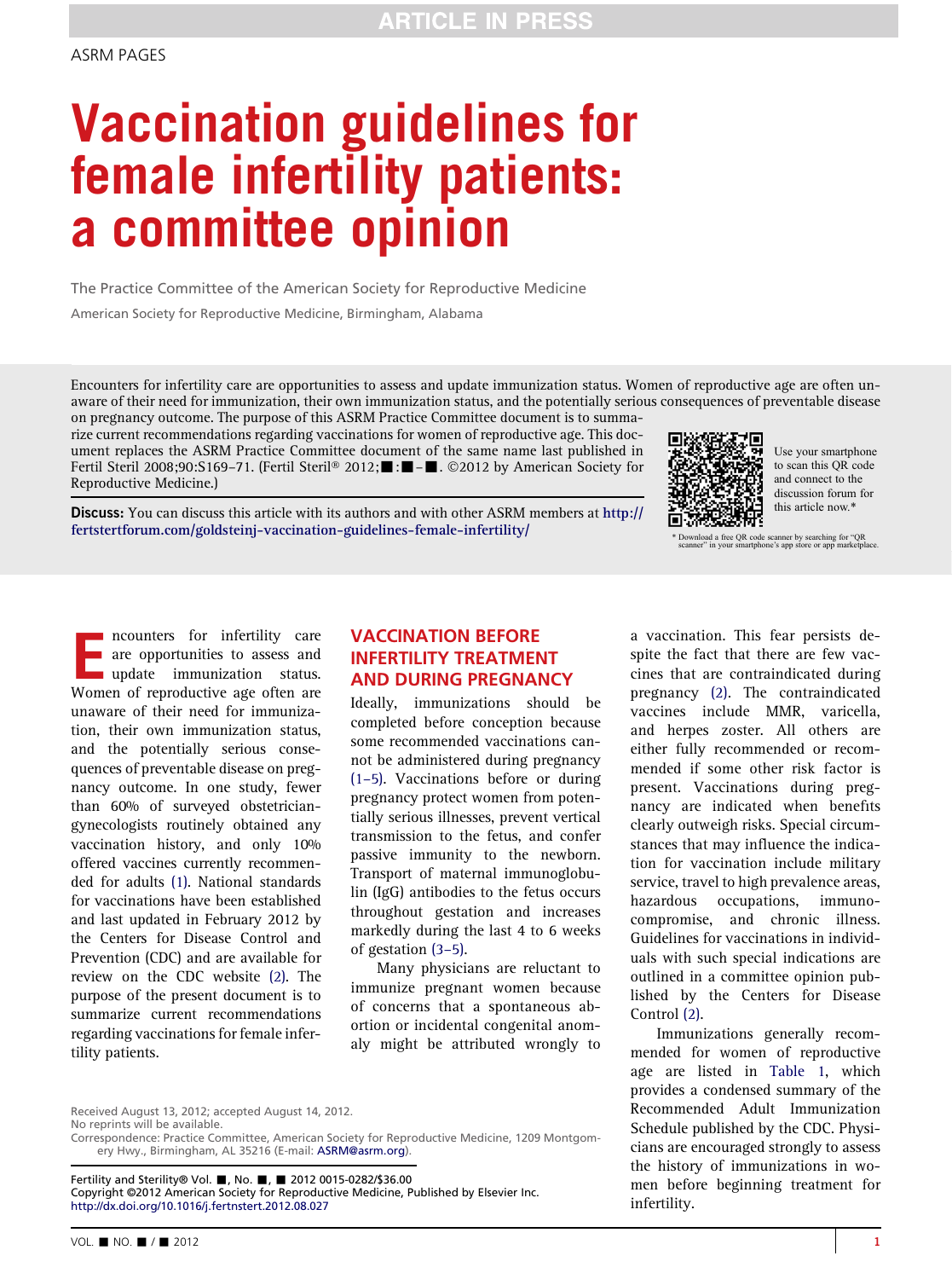# <span id="page-1-0"></span>TABLE 1

Recommended Adult Immunization Schedule modified from the Centers for Disease Control and Prevention [\(2\).](#page-2-0)

| Vaccine                                                                                                                                                                                                                   | Age group                                                                                |            |                              |             |             |                       |
|---------------------------------------------------------------------------------------------------------------------------------------------------------------------------------------------------------------------------|------------------------------------------------------------------------------------------|------------|------------------------------|-------------|-------------|-----------------------|
|                                                                                                                                                                                                                           | $19 - 21y$                                                                               | $22 - 26y$ | $27 - 49y$                   | $50 - 59$ v | $60 - 64$ v | $\geq$ 65 y           |
| Influenza*                                                                                                                                                                                                                |                                                                                          |            | 1 dose annually <sup>t</sup> |             |             |                       |
| Tetanus, diphtheria, pertussis (Td/<br>$T$ dap)*                                                                                                                                                                          | Substitute 1-time dose of Tdap for Td booster; then boost with Td every 10 $y^{\dagger}$ |            |                              |             |             | Td/Tdap <sup>tt</sup> |
| Varicella                                                                                                                                                                                                                 | 2 doses <sup>t</sup>                                                                     |            |                              |             |             |                       |
| Human Papilloma virus (HPV),*<br>female                                                                                                                                                                                   | 3 doses <sup>t</sup>                                                                     |            | No recommendation            |             |             |                       |
| Human Papilloma virus (HPV),* male                                                                                                                                                                                        | 3 doses ( <sup>†</sup> 19-21; <sup>‡</sup> 22-26)                                        |            | No recommendation            |             |             |                       |
| Measles, mumps, rubella (MMR)*                                                                                                                                                                                            | 1 or 2 doses <sup>t</sup>                                                                |            |                              |             | 1 dose $‡$  |                       |
| Pneumococcal (polysaccharide)                                                                                                                                                                                             | 1 or 2 doses $1$                                                                         |            |                              |             |             | 1 dose <sup>t</sup>   |
| Meningococcal*                                                                                                                                                                                                            | 1 or more doses <sup>#</sup>                                                             |            |                              |             |             |                       |
| Hepatitis $A^*$                                                                                                                                                                                                           | 2 doses $\pm$                                                                            |            |                              |             |             |                       |
| Hepatitis $B^*$                                                                                                                                                                                                           | $3$ doses <sup><math>\ddagger</math></sup>                                               |            |                              |             |             |                       |
| * Covered by the Vaccine Injury Compensation Program.<br><sup>†</sup> For all persons in this category who meet the age requirements and who lack documentation of vaccination or have no evidence of previous infection. |                                                                                          |            |                              |             |             |                       |

Recommended if some other risk factor is present (e.g., based on medical, occupational, lifestyle, or other indications).

<sup> $#$ </sup> Tdap recommended for  $\geq$  65 if contact with <12 month old child. Either Td or Tdap can be used if no infant contact.

Practice Committee. Vaccination guidelines and infertility. Fertil Steril 2012.

# ROUTINE VACCINATIONS Measles, Mumps, and Rubella (MMR)

MMR vaccine is recommended for all women without confirmed immunity to rubella. MMR vaccine contains live attenuated virus. Vaccination therefore should be administered before pregnancy to avoid the possibility of intrauterine infection, and pregnancy should be avoided for 1 month after vaccination. However, there is no confirmed instance where MMR vaccine has been linked to congenital malformation or significant intrauterine infection [\(6\).](#page-2-0) Consequently, inadvertent MMR administration during pregnancy is not an indication for pregnancy termination.

#### Varicella

Varicella vaccine contains live attenuated virus. Prior to pregnancy, all adults without evidence of immunity should receive 2 doses of single-antigen varicella vaccine administered 1 month apart or a second dose if they have previously received only 1 dose. Pregnancy should be avoided for 1 month after vaccination. If exposed to varicella prior to pregnancy, the vaccine should be administered within 96 hours of exposure and pregnancy avoided. Pregnant women should be assessed for evidence of varicella immunity. Pregnant women who do not show signs of immunity should receive the first dose of varicella vaccine upon completion or termination of pregnancy and before discharge from the hospital. Cases of congenital varicella after immunization have been reported.

### Influenza

Annual influenza vaccination is recommended for all individuals 6 months of age and older. Women who are pregnant or contemplating pregnancy should be immunized because influenza infection may increase the risk for medical complications, as heart rate, stroke volume, and oxygen consumption are increased and lung capacity is decreased during pregnancy. The optimal interval for immunization spans the months of October and November because the flu season occurs during January through March. Injectable influenza vaccines, trivalent inactive vaccine (TIV), contain inactivated virus and therefore may be administered at any time during pregnancy. In contrast, intranasal influenza vaccines contain live attenuated virus and should not be administered during pregnancy.

Concerns had previously been raised about administering thimerosol-containing influenza vaccine to pregnant women. Thimerosol is a mercury-based preservative used in vaccines that was thought to be associated with adverse effects. However, no scientific evidence has correlated ill effects in the children born to women who have taken vaccines containing thimerosol [\(7\).](#page-2-0) Therefore, the TIV influenza vaccines can be given to pregnant women whether they contain thimerosol or not.

#### Tetanus-Diphtheria-Pertussis (Tdap) and Tetanus-Diphtheria (Td)

A tetanus toxoid, reduced diphtheria toxoid, and acellular pertussis vaccine (Tdap) was approved by the Advisory Committee on Immunization Practices (ACIP) in 2011 and was recommended for adults (19 to 64 years of age) who have or who anticipate having close contact with an infant less than 12 months of age [\(8\)](#page-2-0). Due to the recent increase in pertussis outbreaks, healthcare providers should vaccinate women who are pregnant or might become pregnant and have not previously received Tdap. If they are currently pregnant, Tdap preferably should be administered during the third trimester or late second trimester (i.e., after 20 weeks' gestation). If not given during pregnancy, it should be administered immediately postpartum to ensure pertussis immunity and to reduce transmission to the newborn.

# NON-ROUTINE VACCINATIONS **Pneumococcus**

Pneumococcus vaccine is recommended for any person at increased risk for pneumococcal infection. Individuals at high risk include those with asplenia, sickle cell anemia, chronic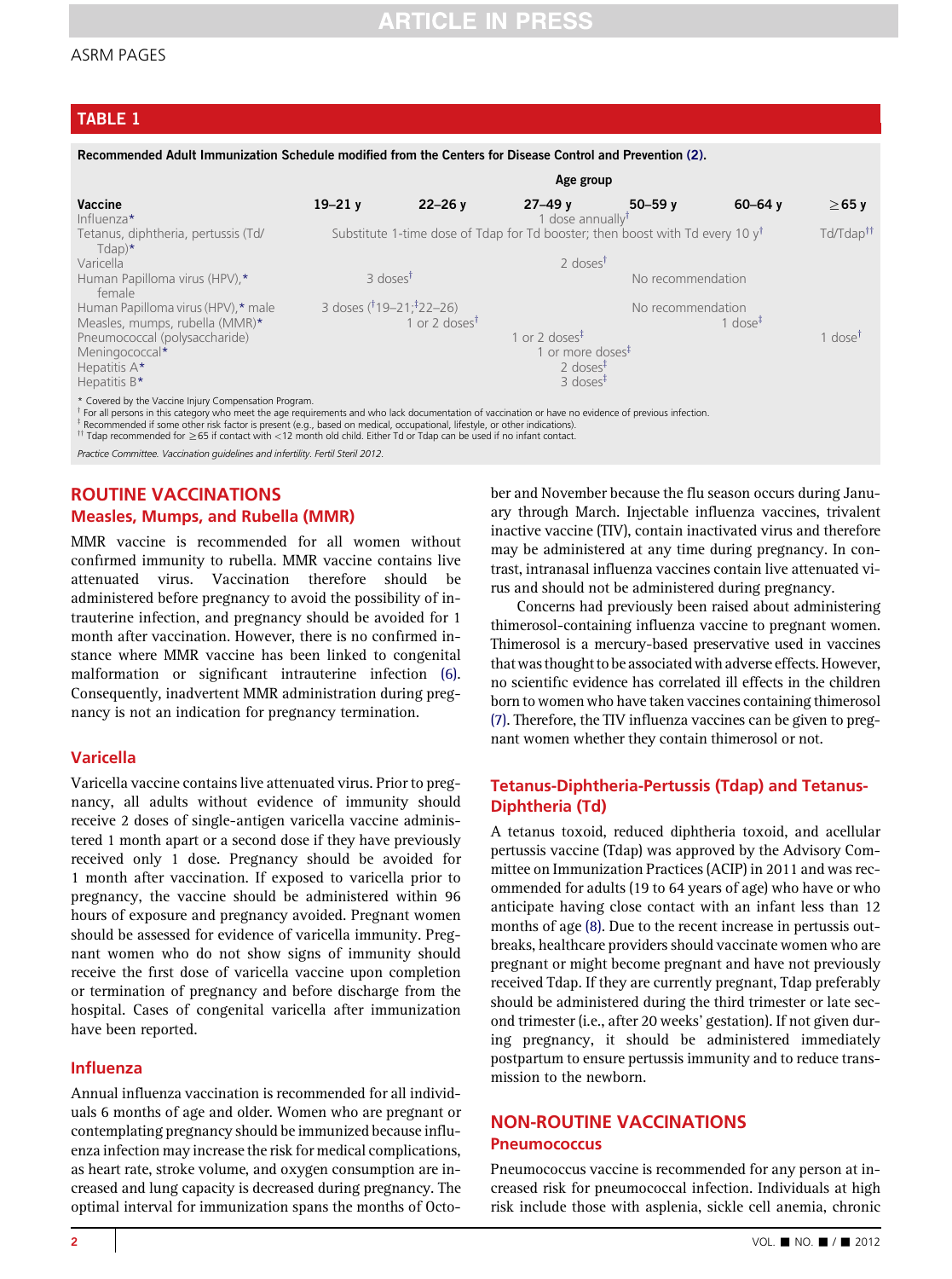<span id="page-2-0"></span>cardiovascular/pulmonary disease, diabetes, or immunocompromise as may result from human immunodeficiency virus (HIV) infection, systemic illness, or malignancy. Ideally, high-risk women should be immunized before pregnancy.

#### Hepatitis A (HA)

HA vaccine is recommended for any women at high risk, including those receiving clotting factor concentrates, those with chronic liver disease, women working with HA virus or HA-infected laboratory animals, women traveling to countries with a high prevalence of HA infection, and intravenous drug users. The vaccine contains inactivated virus and poses no known risk to the fetus.

#### Hepatitis B (HB)

HB vaccine is approved for any woman at high risk, including those receiving hemodialysis or clotting factor concentrates, healthcare workers exposed to blood and blood products, intravenous drug users, women having a sexually transmitted infection or multiple sexual partners, those traveling to countries with a high prevalence of hepatitis B infection, and women living in the same household with a known infected individual. The vaccine contains noninfectious DNA particles, can be administered during pregnancy if needed, and poses no known risk to the fetus.

#### **Meningococcus**

Meningococcus vaccine should be administered to any person who is at increased risk for meningococcal infection. For pregnant women, its use should be limited to those at high risk who have not been inoculated previously. Individuals at high risk include those who live in high endemic areas, such as sub-Saharan Africa, parts of the Middle East, and college dormitories. Preferably, such high-risk women should be vaccinated before pregnancy, because experience with the vaccine in pregnancy is limited.

#### **SUMMARY**

- Vaccination in women of reproductive age before or during pregnancy confers resistance to intrauterine infections and provides the newborn with passive immunity to neonatal infections.
- $\bullet$  Immunization schedules are best completed before beginning treatment for infertility, because some vaccinations should not be administered during pregnancy.
- MMR and varicella immunity should be documented prior to pregnancy. If nonimmune, the vaccine should be administered and pregnancy should be avoided for 4 weeks.
- $\bullet$  The influenza and Td immunizations should be completed before pregnancy but can be administered during pregnancy. The TIV influenza vaccine can be given anytime during pregnancy. Tdap should be given preferably during the third trimester or late second trimester.
- $\bullet$  Varicella, pneumococcus, HA, HB, and meningococcus vaccinations are indicated in specific circumstances and are always administered best before pregnancy.

#### **CONCLUSIONS**

Prior to, during, or after pregnancy, it is important to be aware of a patient's immunization history and to update her vaccine status when appropriate.

Acknowledgments: This report was developed under the direction of the Practice Committee of the American Society for Reproductive Medicine as a service to its members and other practicing clinicians. Although this document reflects appropriate management of a problem encountered in the practice of reproductive medicine, it is not intended to be the only approved standard of practice or to dictate an exclusive course of treatment. Other plans of management may be appropriate, taking into account the needs of the individual patient, available resources, and institutional or clinical practice limitations. The Practice Committee and the Board of Directors of the American Society for Reproductive Medicine have approved this report.

The following members of the ASRM Practice Committee participated in the development of this document. All Committee members disclosed commercial and financial relationships with manufacturers or distributors of goods or services used to treat patients. Members of the Committee who were found to have conflicts of interest based on the relationships disclosed did not participate in the discussion or development of this document.

Samantha Pfeifer, M.D.; Jeffrey Goldberg, M.D.; R. Dale McClure, M.D.; Roger Lobo, M.D.; Michael Thomas, M.D.; Eric Widra, M.D.; Mark Licht, M.D.; John Collins, M.D.; Marcelle Cedars, M.D.; Catherine Racowsky, Ph.D.; Michael Vernon, Ph.D.; Owen Davis, M.D.; Clarisa Gracia, M.D., M.S.C.E.; William Catherino, M.D., Ph.D.; Kim Thornton, M.D.; Robert Rebar, M.D.; Andrew La Barbera, Ph.D.

#### **REFERENCES**

- 1. Schrag SJ, Fiore AE, Gonik B, Malik T, Reef S, et al. Vaccination and perinatal infection prevention practices among obstetrician-gynecologists. Obstet Gynecol 2003;101:704–10.
- 2. Centers for Disease Control and Prevention. Recommended adult immunization schedule—United States 2012. Atlanta, GA: CDC, 2012. Available at [http://www.cdc.gov/vaccines/schedules/downloads/adult/mmwr-adult-schedule.](http://www.cdc.gov/vaccines/schedules/downloads/adult/mmwr-adult-schedule.pdf) [pdf](http://www.cdc.gov/vaccines/schedules/downloads/adult/mmwr-adult-schedule.pdf). Last accessed August 2012.
- 3. R Monif G, Baker DA. Infectious diseases in obstetrics and gynecology, United Kingdom. 5th ed. Taylor and Francis; 2004.
- 4. Munoz FM, Englund JA. Vaccines in pregnancy. Infect Dis Clin North Am 2001;15:253–71.
- 5. Gonik B, Fasano N, Foster S. The obstetrician-gynecologist's role in adult immunization. Am J Obstet Gynecol 2002;187:984–8.
- 6. Soares RC, Siqueira MM, Toscano CM, Maia Mde L, Flannery B, et al. Followup study of unknowingly pregnant women vaccinated against rubella in Brazil, 2001-2002. J Infect Dis 2011;204:S729–36.
- 7. Fiore AE, Shay DK, Broder K, Iskander JK, Uyeki TM, et al. Prevention and control of seasonal influenza with vaccines: recommendations of the Advisory Committee on Immunization Practices (ACIP), 2009. Centers for Disease Control and Prevention [published erratum appears in MMWR Morb Mortal Wkly Rep 2009;58:896–7]. MMWR Recomm Rep 2009;201:58(RR-8):1–52.
- 8. Updated recommendations for use of tetanus toxoid and acellular pertussis (Tdap) vaccine from the Advisory Committee on Immunization Practices, 2010. Centers for Disease Control and Prevention (CDC). MMWR Morb Mortal Wkly Rep 2011;60:13–5.